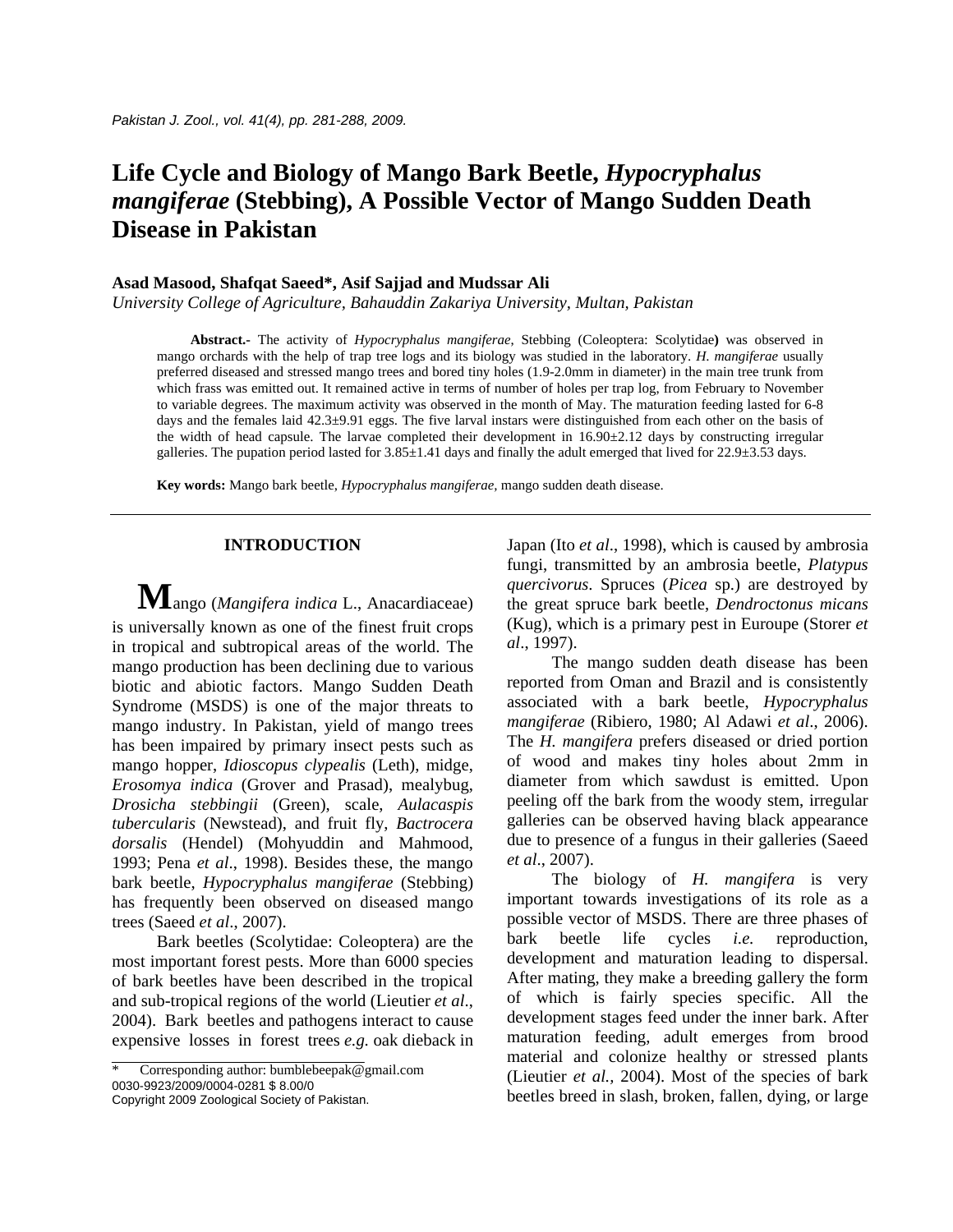limbs of trees but some are capable of primary attack on healthy trees when conditions are favorable (Wood, 1982). Therefore, bark beetles are attracted towards stressed timber, while healthy trees are normally defended by chemical or physical means (Speight *et al*., 1999). Placing dry tree logs near the vicinity of infected trees could be a very effective mechanism of monitoring bark beetle population (Stone and Simpson, 1990; Lawson, 1993).

 There is no systematic information on the biology of *H. mangiferae* except few reports of its host plant associations (Beeson, 1941). Therefore, there was need to study the biology of bark beetle on mango plant so as to link its role with the etiology of MSDS in Pakistan. The main objectives of the current study were to: (i) monitor the activity of *H. mangiferae* throughout the year under natural field conditions and (ii) investigate the life cycle and biology of *H. mangiferae* under controlled laboratory conditions.

## **MATERIALS AND METHODS**

## *Field studies*

 The study area was situated at a village "Faiz pur Bhuttia" near Khanewal Road, Multan at GPS position **(**30.270º N and 71.250º E). We selected two mango orchards suffering from bark beetle attack for the last three years. The one orchard comprised 2000 trees with total area of 25 acres and the other orchard of 3500 trees with total area of 15 acres. There were considered as high density population orchards. The most frequently planted commercial varieties were Chounsa, late Chounsa, White Chounsa, Ratol, Dosehari, Sindhari, Langra and occasionally Desi and Mehammad khan wale.

 The visual damage pattern *i.e.* spatial distribution of holes and gallery pattern under the bark by *H. mangiferae* was recorded during the mango orchards survey in 2007. The activity of *H. mangiferae* was monitored by using tree logs during 2007-08 as described by Tavakilian *et al.* (1997). In  $1<sup>st</sup>$  week of January, ten fresh tree logs (50-60 cm long and 30-35 cm diameter) were placed at a distance of 1 ft around the trunk of the infected alive tree with clear symptoms of bark beetle attack *i.e.*

circular holes with frass. The activity of bark beetle in the logs was recorded by counting the number of holes at the end of each month, followed by installation of the new fresh logs in the same fashion around same or some other infected trees depending on tree conditions *i.e.* completely dried and dead trees were avoided for selection or reselection.

# *Laboratory studies*

 The biology of bark beetle was studied at Mango Research Laboratory, University College of Agriculture, Bahauddin Zakaryia University, Multan. The laboratory culture of bark beetles was maintained by placing infected logs (logs 50-60 cm long and 30-35 cm in diameter) in rearing cages with dimensions of  $61x45x45$  cm, made up of cast acrylic sheets fitted with a black mesh cloth (0.5 mm gauze) on its top end. A transparent collecting jar was fitted at the bottom end with an artificial light source. To maintain the culture, some fresh logs were placed with the infested logs inside the rearing cages with ten days of intervals.

 The biological characteristics of bark beetle were studied by using disc method (Miller and Borden, 1985; Storrer *et al*., 1997). The discs (3 cm diameter and 1 cm in width) were cut from undamaged and healthy looking mango tree stems by using a sharp saw. The freshly emerged beetles were collected from tree logs and reared on modified mango discs at the rate of one pair (1:1) per disc. Each disc was then placed singly in a pressed thermopore glass having filter paper at the base to absorb excessive moisture, which prevented the development of fungal growth. The discs were then placed in the incubating chamber at 25°C and 60% relative humidity.

 A total of 200 discs were prepared which were dissected with the help of sharp knife on daily basis to study the various stages of bark beetles. Characters of different developmental stages including egg, larva, pupa adult and maturation feeding were observed under stereomicroscope (Olympus, SZ 60X). Larval instars were distinguished from each others based on moulting and head capsule width by using microscope with ocular micrometer. Fernandez *et al.* (1999) used this head capsule measuring technique for describing various larval instars of *Tomicus minor* on pine tree.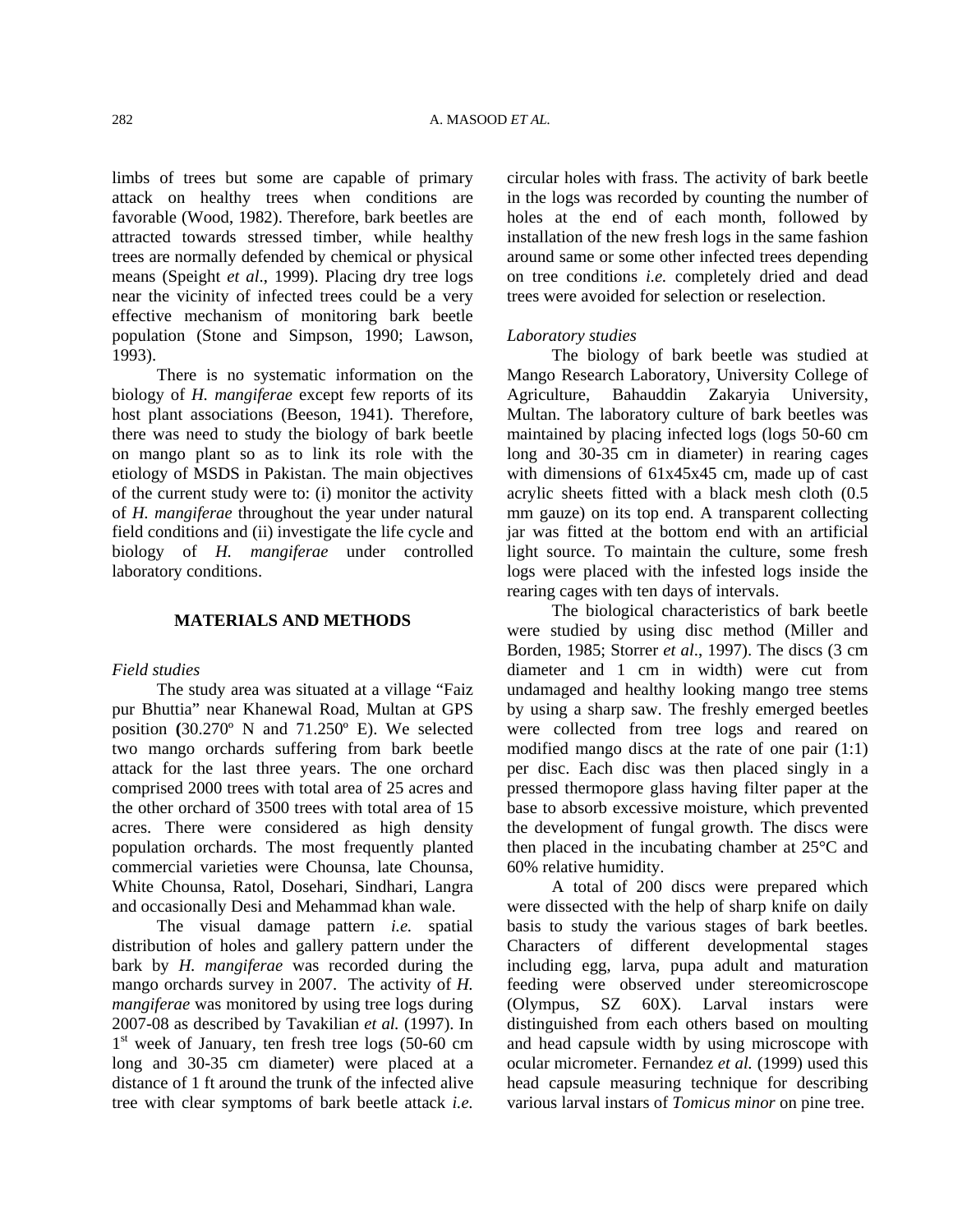

Fig. 1. Eggs and developmental stages of *Hypocryphalus mangiferae*; A, eggs in wood chamber; B, individual egg; C,  $\bar{I}^{\rm st}$  Instar; D,  $2^{\rm nd}$ Instar; E,  $3^{\rm rd}$  Instar, F,  $4^{\rm th}$  Instar, G,  $5^{\rm th}$  Instar; H, Pre-pupa; I, pupa with appendages; J, pupa near adult emergence; K, immature adults with yellowish body; L, Mature adult with dark brown body.

# **RESULTS AND DISCUSSION**

# *Life history of* H. mangiferae

 *Egg stage*

The eggs (Fig. 1A, B) are cylindrical, shining and creamy white in color. Both the ends of the eggs are broadly rounded. The eggs hatched after  $4.4\pm0.707$  days with average width  $0.25\pm0.025$  mm and length of 0.53±0.033 mm (Table I). Each female laid  $4.2\pm1.41$  batches at the rate of  $10.2\pm1.41$ eggs per batch. Therefore, on an average, 42.3±9.90 eggs were laid per female (Fig. 2).

#### *Larval stage*

After hatching, larval duration was recorded on the basis of moulting process and five larval instars were observed (Fig. 1C-1G). The width and length of  $1<sup>st</sup>$  and last full-grown larvae were distinguished on the basis of head capsule  $(0.21 \pm 0.039, \quad 0.63 \pm 0.004 \quad \text{and} \quad 0.65 \pm 0.025,$ 2.06±0.090, respectively). The larval phase lasted for 16.90**±**2.121 days (Table I). The larvae, on hatching were legless, wrinkled, minute, cylindrical and creamy white in color. In typical larvae, head capsule is pale-tan to pale-rusty.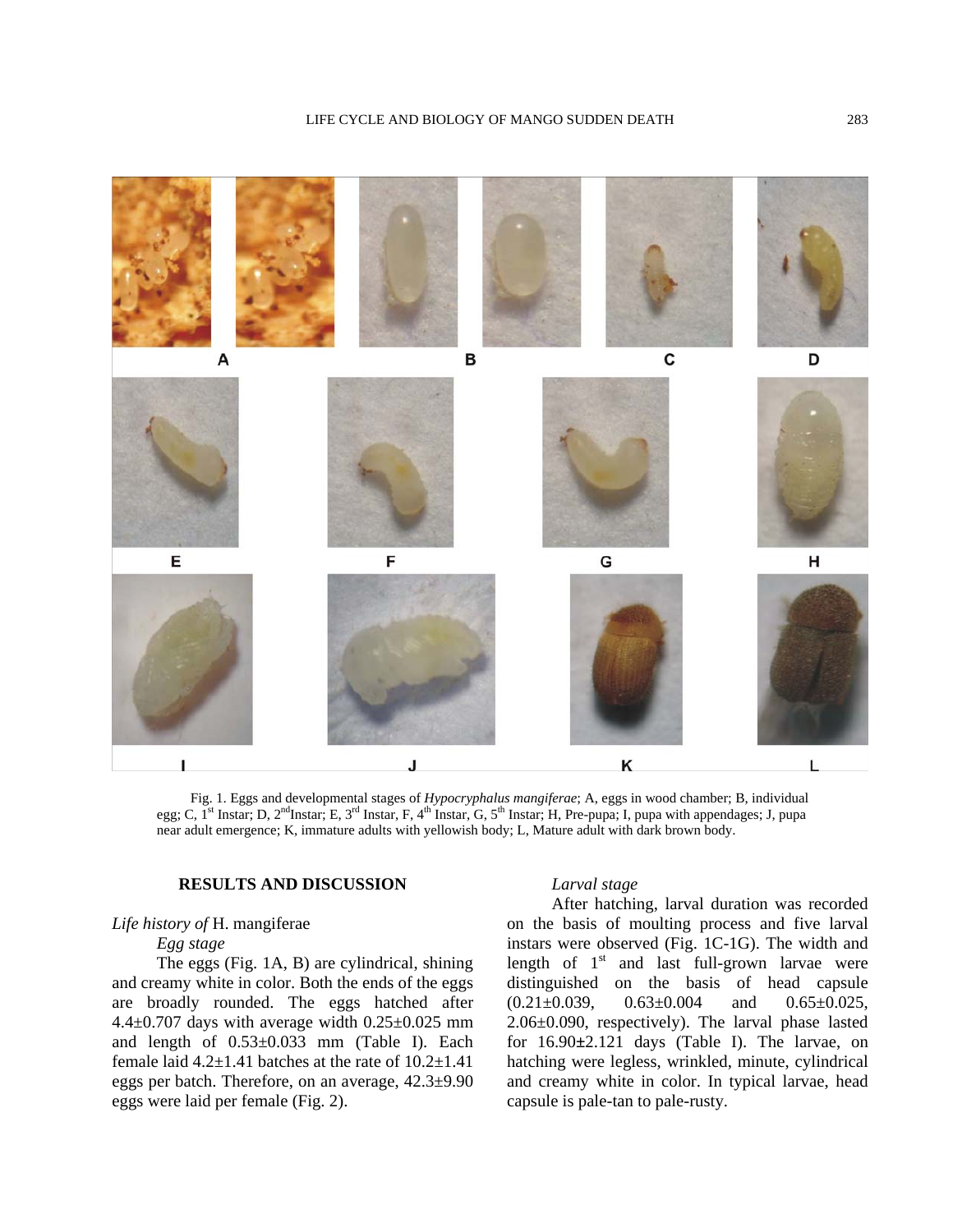

Fig. 2. Biological characteristics of *H. mangiferae* under laboratory conditions.

**Table I.- Life sages of** *H. mangiferae* **and its body measurements.**

| Life stages            | <b>Duration</b><br>(Days) |                  | <b>Body measurement (mm)</b><br>$(n=10)$ |  |
|------------------------|---------------------------|------------------|------------------------------------------|--|
|                        | $(n=15)$                  | Width            | Length                                   |  |
|                        |                           |                  |                                          |  |
| Egg                    | $4.4 \pm 0.707$           | $0.25 + 0.025$   | $0.53 \pm 0.033$                         |  |
| 1 <sup>st</sup> larval | $2.65 + 1.06$             | $0.21 \pm 0.039$ | $0.63+0.004$                             |  |
| Instar                 |                           |                  |                                          |  |
| $2nd$ Instar           | $3+0.707$                 |                  |                                          |  |
| $3rd$ Instar           | $3.65 + 1.06$             |                  |                                          |  |
| $4th$ Instar           | $4+0.353$                 |                  |                                          |  |
| $5th$ Instar/          | $3.75 + 1.41$             | $065+0.025$      | $2.06 + 0.070$                           |  |
| Full grown             |                           |                  |                                          |  |
| Overall larval         | $16.90 \pm 2.121$         |                  |                                          |  |
| period                 |                           |                  |                                          |  |
| Pupa                   | $3.85 + 1.41$             | $0.77 + 0.064$   | $1.82 \pm 0.057$                         |  |
| Adult                  | $22.9 + 3.53$             | $0.63 + 0.002$   | $1.60 + 0.086$                           |  |
|                        |                           |                  |                                          |  |

# *Pupal stage*

The pupation took place near the exit hole. The pupae (Fig. 1H-1J) were soft and creamy white with  $0.77\pm0.064$  mm width and  $1.82\pm0.057$  length. Near maturity it turned pale tan. The pupal stage lasted for 3.85±1.41days. Immature adults after emergence from pupae were initially white. The process of adult sclerotization was completed in  $6.9\pm0.73$  days during which it changed from light brown to dark brown in color. Newly emerged adults started boring after 48 hours of their introduction on new healthy discs.

#### *Adult stage*

The adults (Fig. 1K, L) were cylindrical with

average body length of 1.60±0.086 mm and width of 0.63±0.002 mm. It lasts for 22.9±3.9 days. The adults were cylindrical with shining dark brown pronotum had punctures on its surface (Bright and Skidmore, 2002). Eggs are laid along the margin of parental galleries and developing larvae mine into the inner bark tissue and complete their development in the pupal cells constructed at the end of larval feeding gallery of scolytid beetle (Raffa and Berryman, 1993).

# *Maturation feeding*

After the emergence from pupae, immature bark beetles undergo maturation feeding for fully sclerotization. Maturation period was followed by sclerotization period *i.e.* 6.9±0.71 and 6.5±0.71 days, respectively (Fig. 2). In laboratory experiments, discs dissection (probing the entrance holes) revealed that maturation feeding lasted for five days during which immature adult (light brown in color) changed into mature adult (dark brown in color). Egg laying was started on  $6<sup>th</sup>$  day in batches with average of 42 eggs laid by female and the maximum eggs were laid during  $7<sup>th</sup>$  and  $8<sup>th</sup>$  day *i.e.* 50 and 60 eggs laid, respectively. The maturation period of *Scolytus nitidus* and *S. mali* on apple was also found to be less than *H. mangiferae* on mango (Rudinsky *et al*., 1978; Buhroo and Lakatos, 2007). In *H. angustatus*, this activity of feeding was also observed under the bark of pine tree (Toit, 1975). The maturation feeding is very critical in the life cycle of the bark beetle as this acts as a carrier of disease spores for further disease transmission (Lieutier *et al*., 2004). Leech (1997) also observed that *Ips pini* and *I. grandicollis* are contaminated with fungal spores after emergence and searched for the suitable pine trees during their maturation period.

# *Characteristic damage pattern of* H. mangiferae

 The bark beetle, *H. mangiferae* was frequently observed on mango trees infected with sudden death disease. They made tiny holes (1.9-2.0 mm diameter) from which saw dust was emitted out (Fig. 3). It is a characteristic damage pattern of this beetle which is also found in other beetles of subfamily Scolytinae like pine bark beetle, *Hylastes angustatus* in Europe and different species of *Ips i.e.*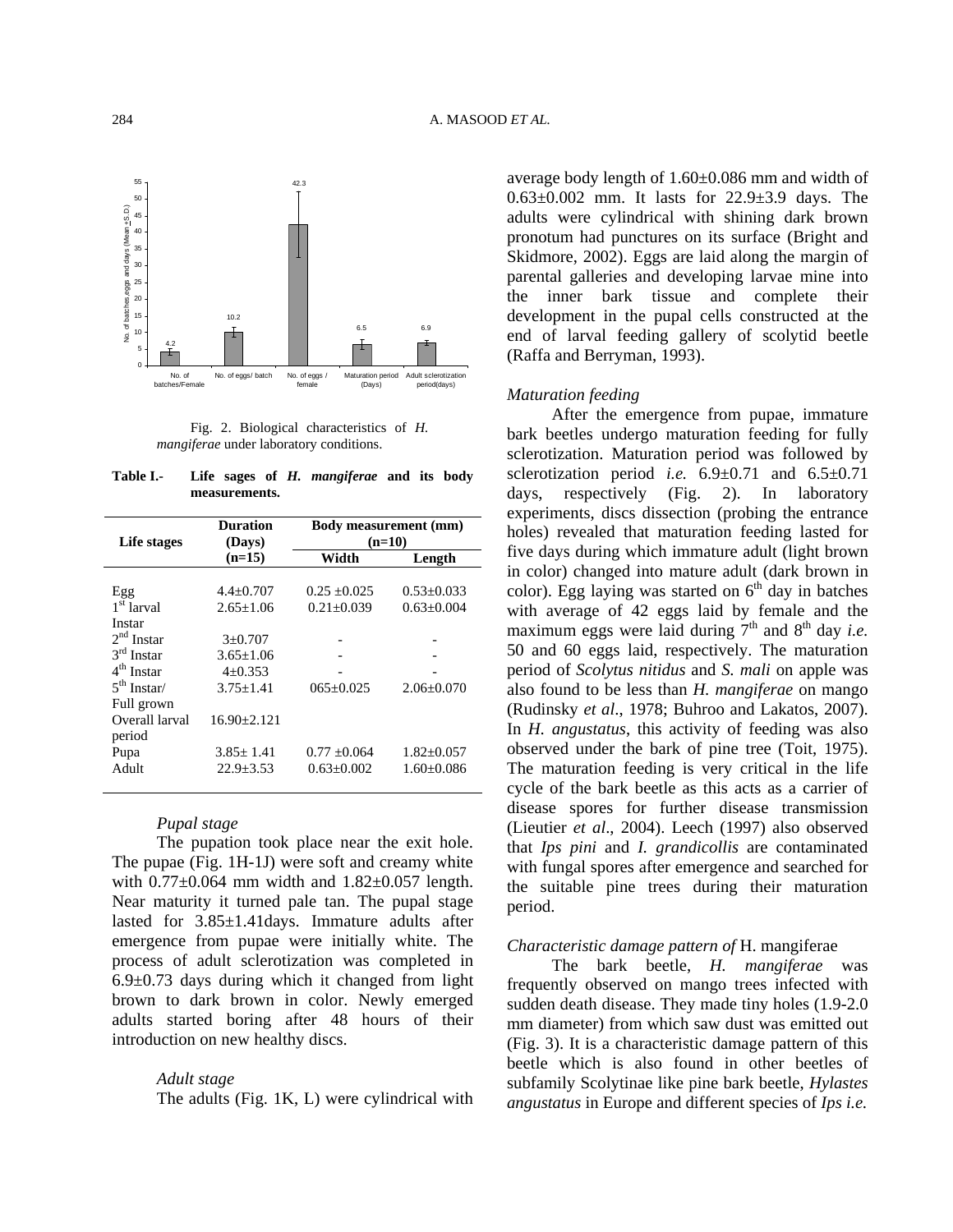

Fig. 3. Holes made by adults of *H. mangiferae.* 



Fig. 4. Irregular gallery made by larvae of *H. mangiferae* under the bark.

*Ips caligraphus* and *I. gradicollis* on pine trees. Like *H. mangiferae*, these bark beetle species attack healthy as well as diseased and freshly cut logs of tree (Speight and Wylie, 2001). The attack of *H. mangiferae* was greater on the base of the main stem having thick bark as compared to upper branches (Roonwal, 1978). Similarly, *I. caligraphus* also prefers thick bark of trunk and large branches of pines in Jamaica (Speight and Wylie, 2001). On peeling off the mango bark from the woody stem, irregular galleries were obvious with black appearance. Such kind of damage pattern has also been reported in *Dendroctonus* sp. of family Scolytidae (Lieutier *et al*., 2004). During the active period, frass was observed scattered on ground

around the main trunk. This frass may act as a fungal (*Ceratocystis* sp. and *Lasiodiplodia theobromae*) inoculum of sudden death disease of mango, which is disseminated through the irrigation water (Al Adawi *et al*., 2006). This dissemination is additionally supported by air currents (Morales and Thomas, 2007).

#### *Gallery pattern*

 In *H. mangiferae*, the pattern of the mother gallery was irregular (Fig. 4). Larval galleries were branched, originating from the mother galleries. Pupal chambers were present near the exit holes. The pattern of gallery is species specific which could be longitudinal (*Tomicus piniperda*, *Solytus scolytus*), transverse (*Tomicus minor*), circular (*Cryphalus piceae*) or irregular (*Dendroctonus micans*) (Lieutier *et al*., 2004). The female arrives first and excavates the entrance hole of a breeding gallery under the bark where a single male joins her. The female beetle lays eggs in the main gallery (Lieutier *et al*., 2004).

# *Seasonal activity pattern of* H. mangiferae

During this study, freshly cut trap logs were used to observe the activity pattern of the beetle throughout the year. Speight *et al*. (1999) documented trap logs as a very efficient monitoring method. This method has also proven to be very effective in monitoring of tropical longhorn beetle (Cerambycidae: Coleoptera) in French Guiana (Tavakilian *et al.,* 1997). Lawson (1993) had already put his efforts in estimating the population of bark beetle; *Ips gradicollis* on Australian pine by using tree logs in the infested forest.

The visual observations by splitting the bark revealed that *H. mangiferae* overwintered under the phloem portion of mango as an immature adult having light yellowish appearance. This over wintering was done from late November to early February to avoid low temperature effects (15°C, R.H 83 %). Its activity was resumed in mid January and remained active up to November with variable activity pattern depending on temperature and humidity (Fig. 5). The maximum activity was recorded during May  $(386\pm171)$  holes) up to August  $(132\pm 131)$  holes) (Fig. 6). Their emergence from infested tree was decreased due to summer rains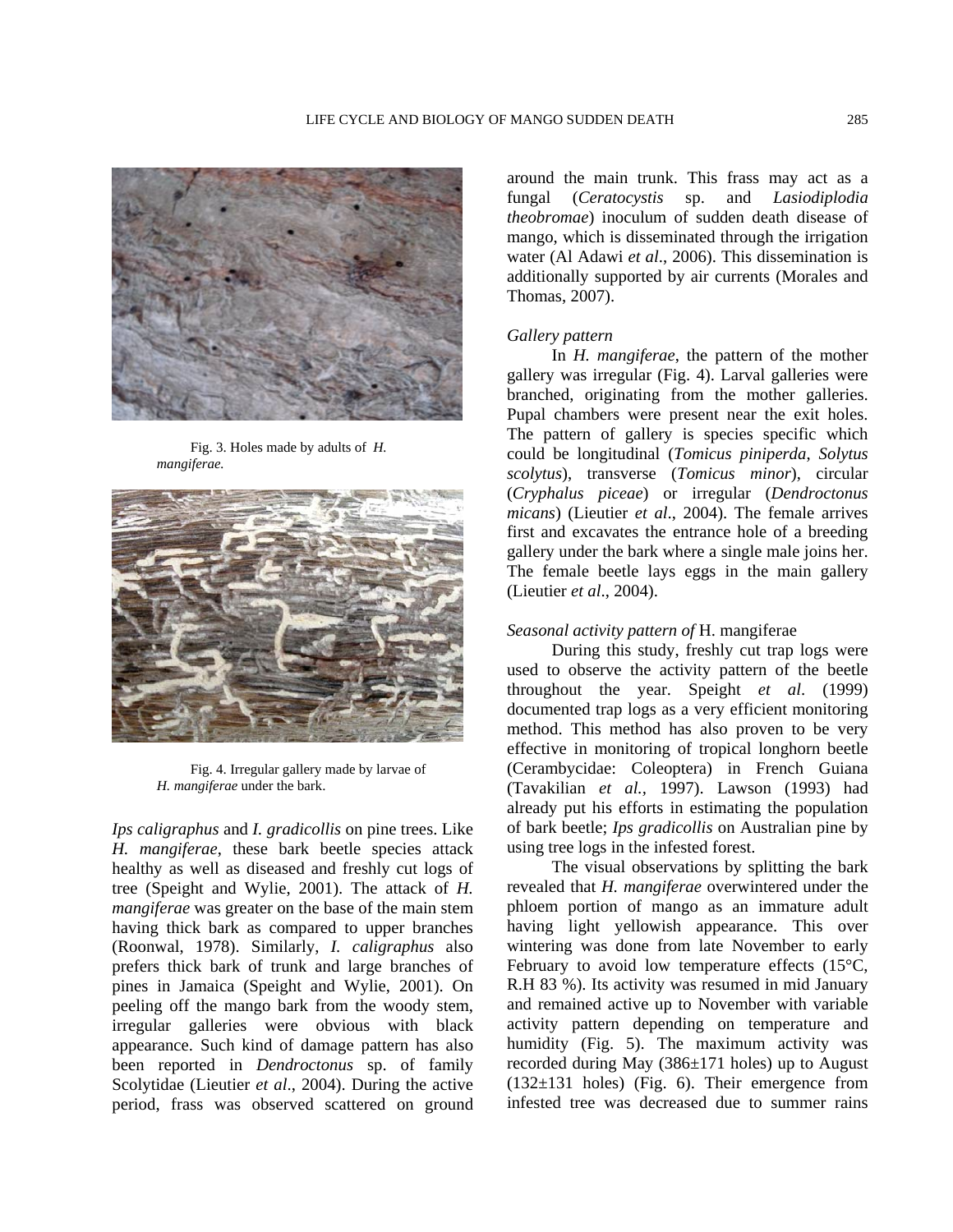during June and July and increased in August  $(97±57, 73±68$  and  $133±131$  holes respectively) per log. Similar type of seasonal activity has also been documented in the pine bark beetle, *Phloeotribus scarabaeoides* (Bernard) (Gonzalez and Campos, 1994).



Fig. 5. Average monthly tempetature and relative humidity during year 2007-2008 in Multan.

The active period in the life cycle of bark beetle started from May to August, which is very much critical in the dissemination of sudden death disease spores in mango orchard. Due to its consistent association with diseased tree, *H. mangiferae* may be vector of fungal spores of mango sudden death disease (Al-Adawi *et al*., 2006). For management of bark beetle attack, cultural techniques like removal of branches pruned by farmers and destruction of trap logs after the infestation. An alternative method of control for *P. scarabaeoides* is chemical treatments with formathion, dimethoate and pyrathroid insecticides (Lozeno *et al*., 2001). For integrated control, ethylene is used for attraction of bark beetle and combined with insecticides for effective control (Pena *et al*., 1998a; Rodriguez *et al*., 2003). In Pakistan, fungicides and insecticides were used as a curative measures against diseases and insect pests irrespective of bark beetle (Saeed *et al*., 2007). Therefore, it is necessary that chemical treatments could be used before the emergence of *H. mangiferae* on infested tree so that healthy mango trees might be prevented from colonization of bark beetle and ultimately fungal spores' transmission.



Fig. 6. Activity in term of holes of *H. mangiferae* during the year 2007-08 in Multan.

The minimum activity was observed during the overwintering period from November  $(18\pm 10)$ holes) to early February  $(11.9\pm4.9)$  holes) per log. Like *H. mangiferae,* most other species of the bark beetles over winter in their breeding sites, waiting for the spring to disperse out (Lieutier *et al*., 2004).This behaviour has also been documented in other monogamous species like *Scolytus*, *Trypodendron* and *Tomicus* spp on pine and elm trees (Lieutier *et al*., 2004). The annual activity dynamics reveals that *H. mangiferae* may have 3-4 overlapping generations per year. The same number of generations was produced by *Scolytus nitidus* Schedl (Scolytidae) on apple and *S. amygdali* fruit trees of Kashmir and Balochistan (Jajua and Samuel, 1941; Buhroo and Lakates, 2007).

In Pakistan, mango survey has revealed that damage and feeding habit of the bark beetle *H*. *mangiferae* are mostly found on the diseased mango trees (Saeed *et al*., 2006). Reports from Oman and Brazil have also held this suspicion that it may be the possible vector of mango sudden death disease. The *H. mangiferae* also makes wounds in the trunk that might be the entry points of pathogens (Al Adawi *et al*., 2006). Similarly, other bark beetle species and ambrosia beetles are also studied as a possible vector of diseases. Association between *Ips pini*, *I. grandicollis* and blue stained fungi on pine trees was investigated which showed similar feeding and maturation behavior like *H. mangiferae* (Leach, 1997)*.* The biology of *Scolytus multistriatus* also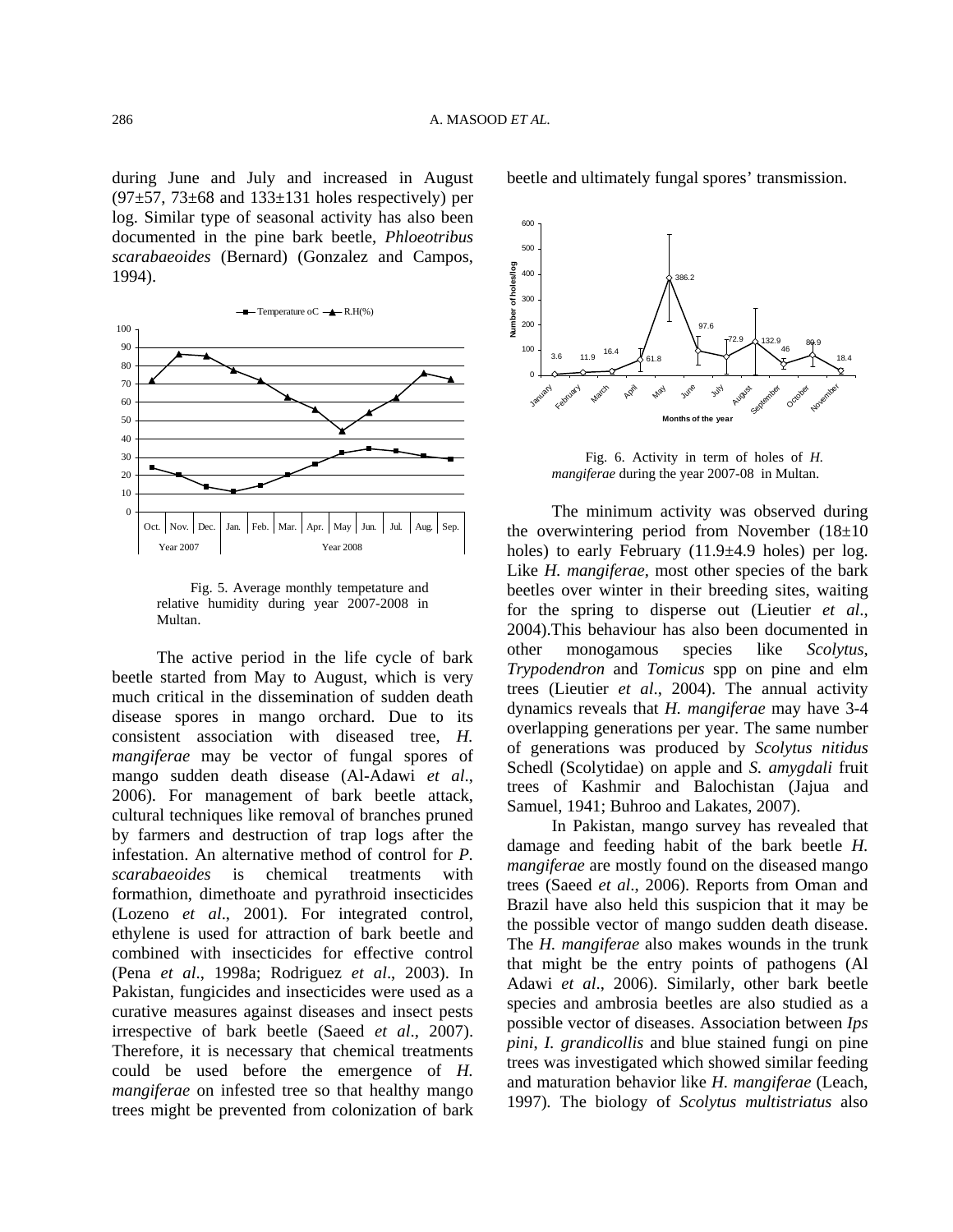revealed that it is the principal vector of Dutch elm disease and has similar feeding habit like *H. mangiferae*. This bark beetle species was also reported on apple, peach, elm and mountain ash tree as an effective vector of fungal spores (Leach, 1997). In Japan, oak decline is also associated with *Platypus quercivorus* through boring activity on the tree trunk and twigs (Ito *et al*., 1993). Therefore, biology of *H. mangiferae* is very important in relation to mango sudden death syndrome.

## **ACKNOWLEDGEMENTS**

Higher Education Commission of Pakistan and National Agriculture Research Centre provided funds for the project "Etiology and management of sudden death phenomenon in Mango". We also pay our special gratitude to Dr. Roger Beaver (Thailand) and Dr. Bjarte H. Jordal (Norway) for assistance in identification of bark beetle species. Appreciations also go to Dr. Abdul Sattar Buriro (ARI, Sindh) for his guidance in rearing techniques.

## **REFERENCES**

- L-ADAWI, A.O., DEADMAN, M.L., AL-RAWAHI, A.K., A AL-MAQBALI, Y.M., AL-JAHWARI, A.A., AL-SAADI, B.A., AL-AMRI, I.S. AND WINGFIELD, M.J., 2006. Aetiology and causal agents of mango sudden decline disease in the Sultanate of Oman. *Pl. Pathol. J*., **116**: 247-254.
- BATRA, L.R., 1963. Ecology of ambrosia fungi and their dissemination by beetle. *Trans. Ransas Acad. Sci.,* **66**: 213-236.
- BEAVER, R.A., 1967. Notes on the biology of the bark beetles attacking elm in Wytham Wood, Berks. *Ent. Month. Mag.*, **102**: 156-162.
- BEESON, C.F.C., 1941. *The ecology and control of the forest insects of India and the neighbouring countries.* First published 1941, First Reprint 1961, Dehradun.
- BRIGHT, D.E. AND SKIDMORE, R.E., 2002. *A catalog of Scolytidae and Platypodidae (Coleoptera), Supplement 2 (1995-1999) (Insects and Arachnids of Canada)* (eds. S.L. Wood and D.E. Bright). Great Basin Naturalist Memoir. NRC Res. Press. pp. 871-872.
- BUHROO, A.A. AND FERENE, L., 2007. On the biology of the bark beetle *Scolytus nitidus* Schedl (Coleoperta: Scolytidae) attacking apple orchards. *Acta Silv. Lign. Hung.,* **3**: 65-74.
- FERNANDEZ, F.M.M., ALONSO, J.A.P. AND COSTAS, J.M.S., 1999. Oviposition and development of immature

stages of *Tomicus minor* (Coleoptera, Scolytidae). *Agric. For. Ent*., **1**: 97-102.

- GONZALEZ, R. AND CAMPOS, M., 1994. A preliminary study of the effect of attacks by *Phloeotribus scarabaeoides* (Col.:Scolytidae) on the productivity of olive tree (*Olea europaea* L.). *Bull. Soc. Ent. Suisse*, **67**: 67-75.
- ITO, S., KUBONO, T., SAHASHI, N. AND YAMADA, T., 1998. Associated fungi with the mass mortality of oak trees. *J. Jpn. For. Soc*., **80**: 170-175 (In Japanese with English summary).
- JANJUA, N.A. AND SAMUEL, C.K., 1941. Fruit pests of Baluchistan. *Imp. Coun. Agric. Res. Bull*., **42**: 12-28.
- LAWSON, S.A., 1993. Over-wintering mortality of Ips grandicollis Eicha (Col., Scolytidae) and its parasitoid, Roptrocerus xylophagorum Ratz. (Hym. Pteromalidae) in South Australia. *J. appl. Ent*., **115**: 240-245.
- LEACH, J.G., 1997. Insect transmission of plant diseases. Biotech Books, Delhi, India.: 213-228.
- LIEUTIER, F., DAY, K.R., BATTISTI, A., GRÉGOIRE, J.C. AND EVANS, H.F. 2004. Bark and wood boring insects in living trees in Europe, a synthesis. In: *Taxonomy and sytematics of bark and ambrosia beetles* (eds. M. Knizek and R. Beaver). Khuwer Academic Publisher, Netherlands. pp. 41-54.
- LOZANO, C., PENA, A., SANCHEZ-RAYA, A.J. AND CAMPOS, M., 2001. Effectiveness of deltamethrin for protecting olives from attack by the beetle *Phloeotribus scarabaeoides* (Scolytidae). *Int. J. Pest Mgmt*., **47**:75- 78.
- MOHYUDDIN, A.I. AND MAHMOOD, R., 1993. Integrated control of mango pests in Pakistan. *Acta Hortic.,* **341**: 467-483.
- MORALES, R.G.O. AND THOMAS, C.H., 2007. Origin of *Ceratocystis platani* on native, *Platanus orientalis* in Greece and its impact on natural forests. *Pl. Dis.,* **91**: 901-904.
- MILLAR, D.R. AND BORDEN, J.H., 1985. Life history and biology of *Ips latidens* (Leconte) Coleopteran: Scolytidae. *Can. Ent*., **117**: 859-871
- PENA, P.E., MOHYUDDIN, A.I. AND WYSOKI, M., 1998. A review of the pest management situation in mango Agroecosystems. *Phytoparasitica,* **26**: 1-20.
- PENA, A., LOZANO, C., SANCHEZ-RAYA, A.J. AND CAMPOS, M., 1998a. Ethylene release under field conditions for the management of olive bark beetle, *Phloeotribus scarabaeoides* (Scolytidae). *J. agric. Ent*., **15**: 23-32.
- RAFFA, K.F. AND BERRYMAN, A.A., 1983. The role of host plant resistance in the colonization behavior and ecology of bark beetles (Coleoptera: Scolytidae). *Ecol. Monogr.,* **53**: 27–49.
- RIBIERO, I.J.A., 1980. *Seca de manguera*. Agentes causais e *studio da molesta. In: Anais do I Simposio Brasiliero Sobre a Cultura de Mangeura*. Sociedad Brasileira de